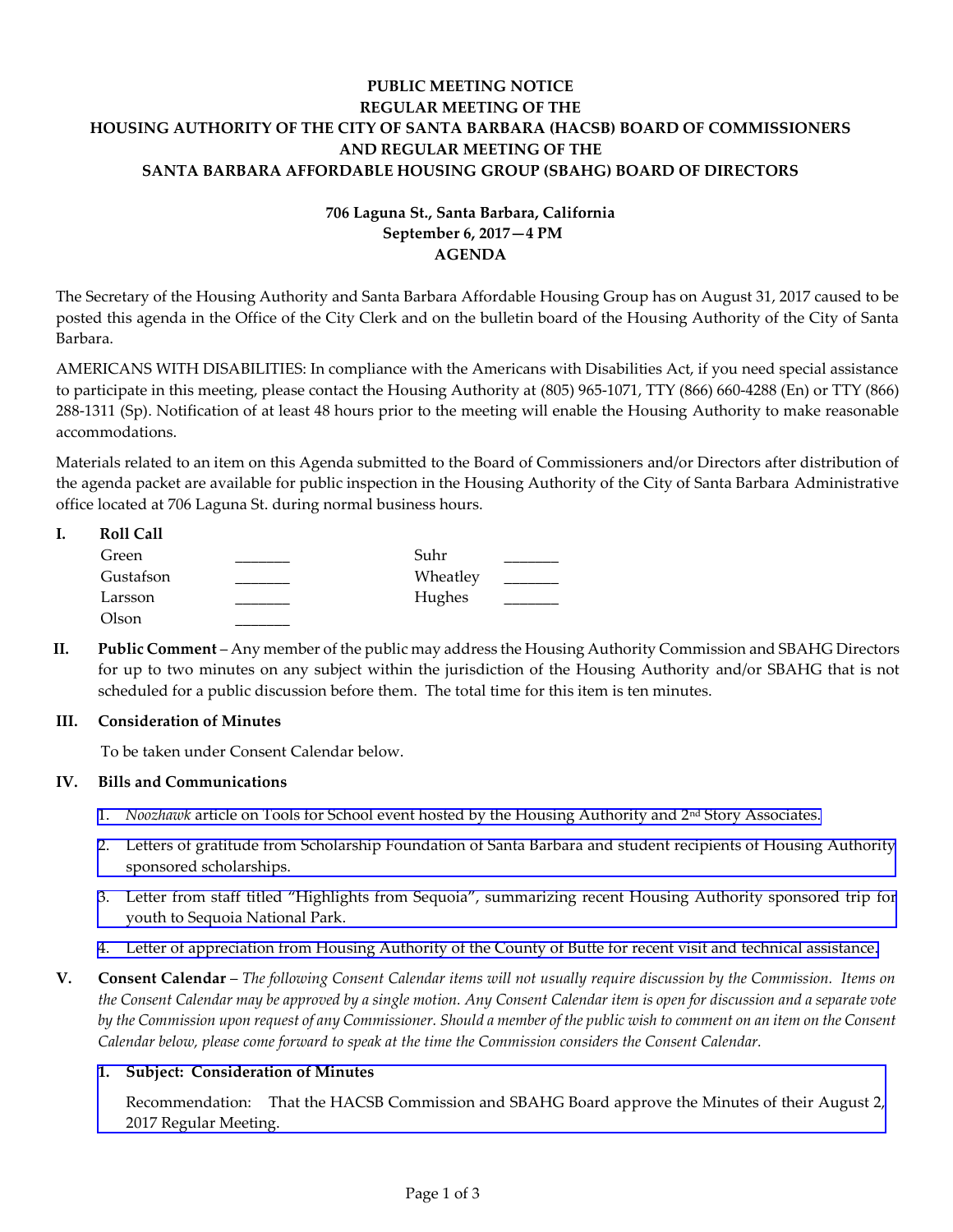## **2. Subject: Expenditures July 2017**

[Recommendation: That the Commission approve costs incurred and payments made for the month of July,](http://hacsb.org/download/meetings_2017/items/09_september/item_V_II_2017_09_06.pdf)  2017.

## **3. Subject: Investment Report for the Quarter Ended June 30, 2017**

[Recommendation: That the Commission review and order filed the quarterly investment report for quarter](http://hacsb.org/download/meetings_2017/items/09_september/item_V_III_2017_09_06.pdf)  ended June 30, 2017.

## **VI. Report of Executive Director**

# **1. Subject: Presentation by City Planning Staff on recent and upcoming actions on Housing Policies**

Recommendation: That the Commission receive an oral presentation from City Planning Staff providing updates on recent and upcoming actions concerning the Average Unit Size Density Incentive Program (AUD), Accessory Dwelling Units (ADUs), and Short Term Vacation Rental enforcement.

## **2. Subject: Selection of Commissioners to serve on the Garden Court, Inc. Board of Directors**

[Recommendation: That the Commission select two Commissioners to serve on the Garden Court, Inc. Board](http://hacsb.org/download/meetings_2017/items/09_september/item_VI_II_2017_09_06.pdf)  of Directors

## **3. [Subject: Summary Report of the Health Access and Care Coordination Project](http://hacsb.org/download/meetings_2017/items/09_september/item_VI_III_2017_09_06.pdf)**

Recommendation: That the Commission receive an update on the Authority's Health Access and Care Coordination project and provide input on program continuation and funding.

## **4. Subject: Quarterly Spotlight – Online Rent Payment System**

Recommendation: That the Commission receive an oral presentation on the Housing Authority's soon-to-be implemented online rent payment system. No action is necessary. This presentation is provided for information only.

# **5. Subject: Approval of Contract with PathPoint for the Administration of the Residential Support Services Program**

[Recommendation: That the Commission: \(1\) approve a contract with PathPoint for the period of October 1,](http://hacsb.org/download/meetings_2017/items/09_september/item_VI_V_2017_09_06.pdf)  2017 to September 30, 2018, in the amount of \$70,000 for the Residential Support Services program; (2) make the selection of PathPoint under the Housing Authority's Non-Competitive procurement procedure; and (3) authorize the Executive Director, or his designee, to execute said contract on behalf of the Housing Authority.

## **6. Subject: Development Project Update**

Recommendation: That the Commission receive a report on potential and pending development projects. No action is necessary. This is a periodic report provided for information only.

## **VII. Treasurer's Report**

# **1. Subject: Audited Financial Statements for all Housing Authority Programs for the Fiscal Year Ended March 31, 2017**

 [Recommendation: That the Commission accept and order filed the audited financial statements for all Housing](http://hacsb.org/download/meetings_2017/items/09_september/item_VII_I_2017_09_06.pdf) Authority programs for the fiscal year ended March 31, 2017.

# **2. Subject: Approval of Quarterly Financial Statements for Santa Barbara Affordable Housing Group for the Quarter Ended June 30, 2017**

 [Recommendation: That the Board review and order filed the quarterly financial statements for the quarter](http://hacsb.org/download/meetings_2017/items/09_september/item_VII_II_2017_09_06.pdf) ended June 30, 2017.

## **3. Subject: Approval of Quarterly Financial Statements for HACSB for the Quarter Ended June 30, 2017**

 [Recommendation: That the Commission review and order filed the quarterly financial statements for the](http://hacsb.org/download/meetings_2017/items/09_september/item_VII_III_2017_09_06.pdf) quarter ended June 30, 2017